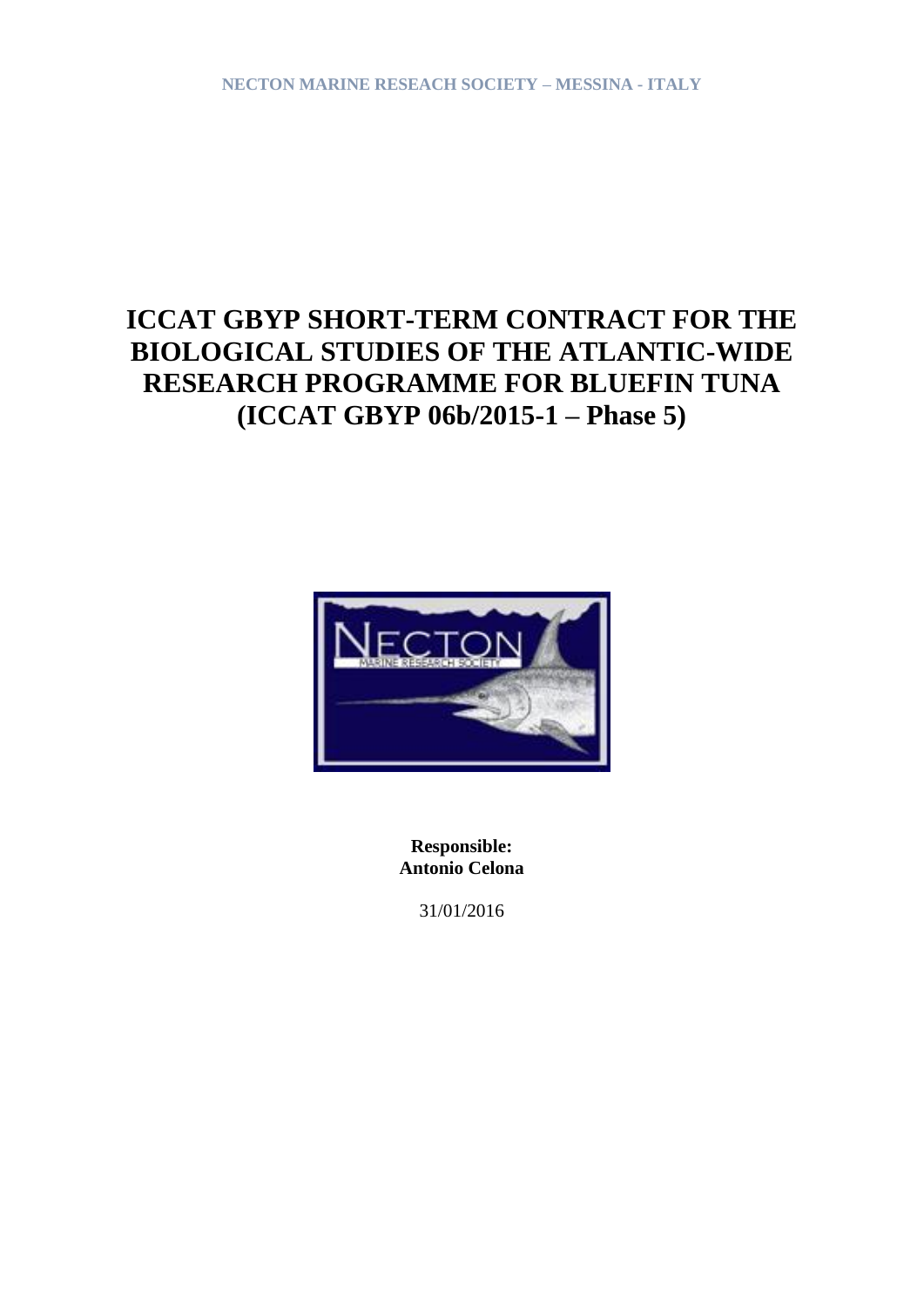## **ICCAT GBYP SHORT-TERM CONTRACT FOR THE BIOLOGICAL STUDIES OF THE ATLANTIC-WIDE RESEARCH PROGRAMME FOR BLUEFIN TUNA (ICCAT GBYP 06b/2015-1 – Phase 5)**

The short-term contract provided by ICCAT GBYP (ICCAT GBYP 06b/2015-1) was signed on August 5, 2015. It included the collection of 300 specimens of bluefin tuna (*Thunnus thynnus*), for a total of 900 biological samples (otoliths, dorsal spine, muscle or fin), to be sampled as follows (always including weight and length):

SI: South of Sicily and Ionian Sea (Medium-Large): Italian PS and LL

• Medium:  $> 25 \<= 100 \text{ Kg}: n^{\circ} 100 \text{ fish Large:} > 100 \text{ Kg}: n^{\circ} 50 \text{ fish}$ 

TY: Tyrrhenian (Medium-Large): Italian PS and (small): Italian handline

- Medium:  $> 25 \<= 100 \text{ Kg}: n^{\circ} 50 \text{ fish Large:} > 100 \text{ Kg}: n^{\circ} 50 \text{ fish}$
- Age  $0: \langle = 3 \text{ Kg: } n^{\circ} 25 \text{ fish}$  Juveniles  $> 3 \< = 25 \text{ Kg: } n^{\circ} 25 \text{ fish}$

Sampling was carried out from catches provided by local Sicilian fleets (Catania, Marsala, Palermo and Messina), with vessels ranging from 6 to 25 m TL, which were fishing in the above mentioned areas. The fishery for age 0 fish was carried out directly by an inflatable vessel owned by Necton, which used hand lines for catching all necessary specimens.

The large specimens were sampled thanks to the kind cooperation of the Italian Capitaneria di Porto, on specimens confiscated at landings to some fishermen, because they were fished outside the quota or anyway illegally. The Capitaneria had informed us almost in real time, in order to carry out the sampling of the various specimens, but always without affecting their external shape; this prevented the collection of otoliths.

The details concerning the different types of samples that have been collected, depending on the opportunities we had in reality, are reported in the following table, with the number of fish used for sampling in the various strata.

|                     |            |            | southern Tyrrhenian Sea  | East Sicily and Ionian Sea | <b>Total</b> |     |     |
|---------------------|------------|------------|--------------------------|----------------------------|--------------|-----|-----|
|                     | Size class | Size class | Size class               | Size class                 | Size class   | all |     |
|                     | 0          |            | М                        |                            | М            |     |     |
| $n^{\circ}$ of fish | 25         | 19         | 50                       | 30                         | 50           | 50  | 224 |
| Otoliths            | 25         | 19         | $\overline{\phantom{a}}$ |                            |              |     | 44  |
| Spines              | 25         | 19         | 50                       | 30                         | 50           | 50  | 224 |
| Gonads              | 25         |            | 43                       |                            | 38           |     | 106 |
| Fin/muscle          | 25         | 19         | 50                       | 30                         | 50           | 50  | 224 |
| Sex M               |            |            | 32                       |                            | 24           |     |     |
| Sex F               |            |            | 18                       |                            | 13           |     |     |
| Sex NA              | 25         | 19         |                          | 30                         | 13           | 50  |     |

In total, **224** specimens were sampled, over a maximum total of 300 BFT of various sizes, collecting 492 samples, while gonads were collected even if they were not included in the contract.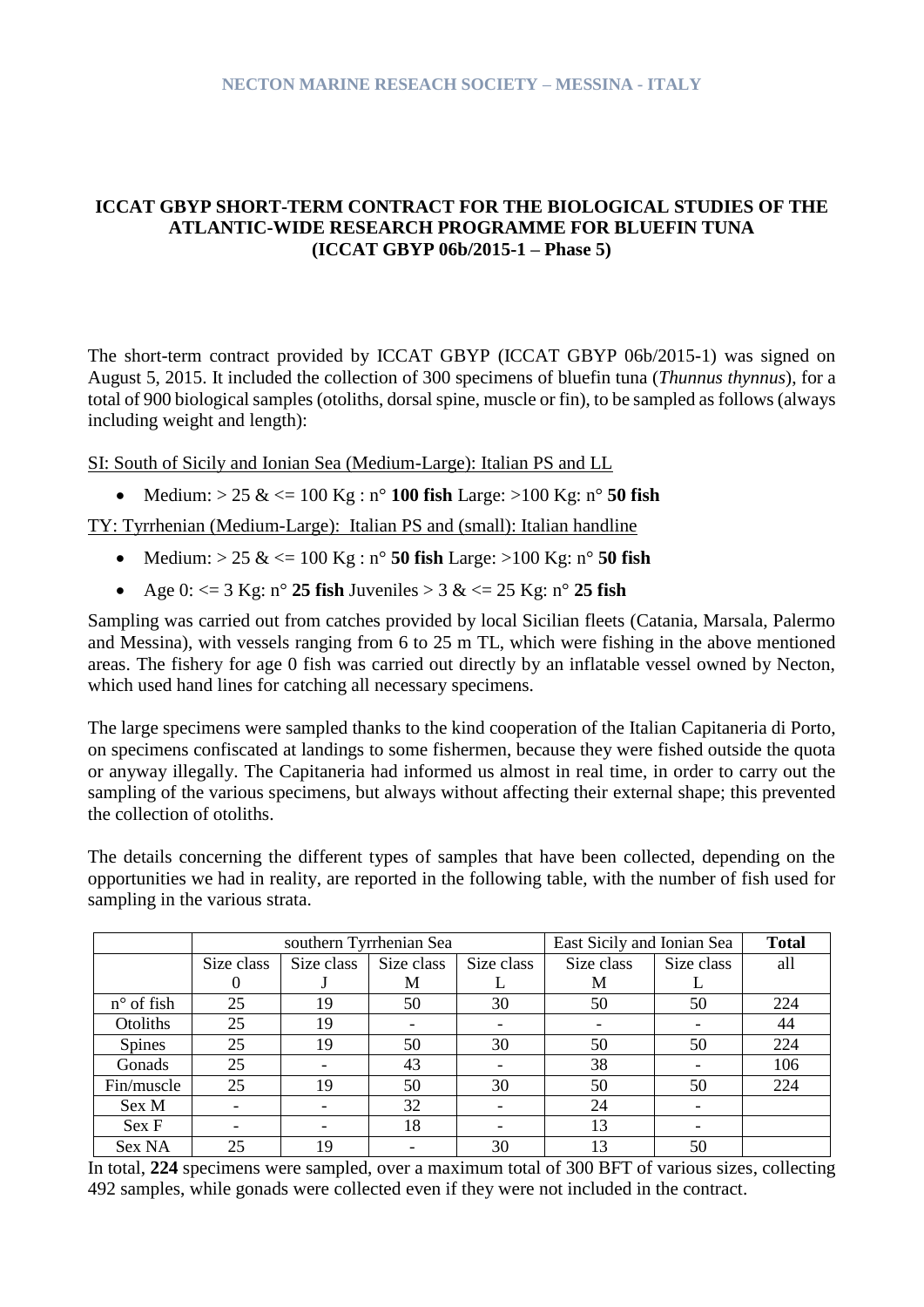- **Class 0** (TY): All necessary specimens (25) were duly collected. It was necessary to immediately freeze the small specimens, because it was impossible collecting the individual samples on board of the inflatable boat. At the beginning we tried to extract the samples directly on board but it was logistically impossible, both for the high external temperatures and the clear difficulty to extract otoliths in open sea on a small moving platform, so some specimens were destroyed without any benefit. All specimens were frozen entire, wrapped in aluminum, then inside a plastic bag along with the identification label (NECT-TY-0-1 to NECT-TY-0-25). Therefore, being the full fish available in the laboratory, all samples can be collected.
- **Juveniles** (TY). In total, only 19 specimens over 25 were collected, due to the fact that most of the specimens had a size lower than 3 kg, with an average of about 2.6 kg. Therefore, besides many small individuals were available at sea, only these 19 had the right size. In this case, instead of extracting the otoliths with many risks, we decided to ship the full head to the laboratory in AZTI. The rays from the dorsal fin were collected from all specimens and preserved in test tubes, for preventing any possible damage, then labeled with their ID code and frozen. Pectoral fins (often partly) were preserved in 96% ethanol in small bottles, all duly labeled. Gonads were impossible to sample in these individuals, because of the high temperatures and the small vessel.
- **Class M (TY)**: all individuals (50) were duly collected, sampling 50 dorsal spines, preserved in aluminum, then in a plastic bag and duly labeled, 50 parts of pectoral fins. All preserved in 96% ethanol and duly labeled and packed. Furthermore, it was possible to sample 43 gonads, preserving them in 4% Formaldehyde (even if the sampling protocol was not including any specification for preserving them).
- **Class L (TY)**: we sampled 30 individuals over the 50 planned by the contract in this area, because when the contract was signed, almost all fishing vessels had already reached their quota. Only thanks to the strict cooperation of the Italian Capitaneria di Porto it was possible to get some samples, coming from bluefin tunas confiscated to vessels which fished them without having any quota. Therefore, we collected 30 dorsal spines and 30 pectoral fins and, for both types of samples, they were labeled and preserved according to the protocol. No gonads were collected, because all fish were already gutted when they have been confiscated.
- **Class M (SI)**: it was possible to sample only 50 over 100 fish, because when the contract was signed, almost all fishing vessels had already reached their quota. We collected 50 dorsal spines, all individually packed in aluminum and then in a plastic bag, including the individual ID code, and 50 parts of pectoral fins, all preserved in 96% Ethanol, duly packed and labeled as detailed by the protocol. Gonads were sampled from 38 individuals and then individually preserved, labeled and packed in bottles as described for the same size class in the Tyrrhenian Sea.
- **Class L (SI)**: it was possible to sample all 50 specimens from this area, even if it was impossible to get them from the fisheries, because all BFT fisheries were not active when the contract was signed. Only thanks to the cooperation with the Italian Capitaneria di Porto it was possible to have access to bluefin tuna specimens confiscated to illegal fishing vessels, sampling 50 dorsal spines and 50 parts of pectoral fins, preserving and labeling them according to the protocol. Gonads were not sampled because all specimens were already gutted, while it was not possible to sample any otolith, because it was not allowed to make damages to the heads.

All specimens were duly included in RMA forms, all submitted to ICCAT and all duly registered (n. RMA015-021 to RMA15-055 and RMA 016-001 to RMA16-009).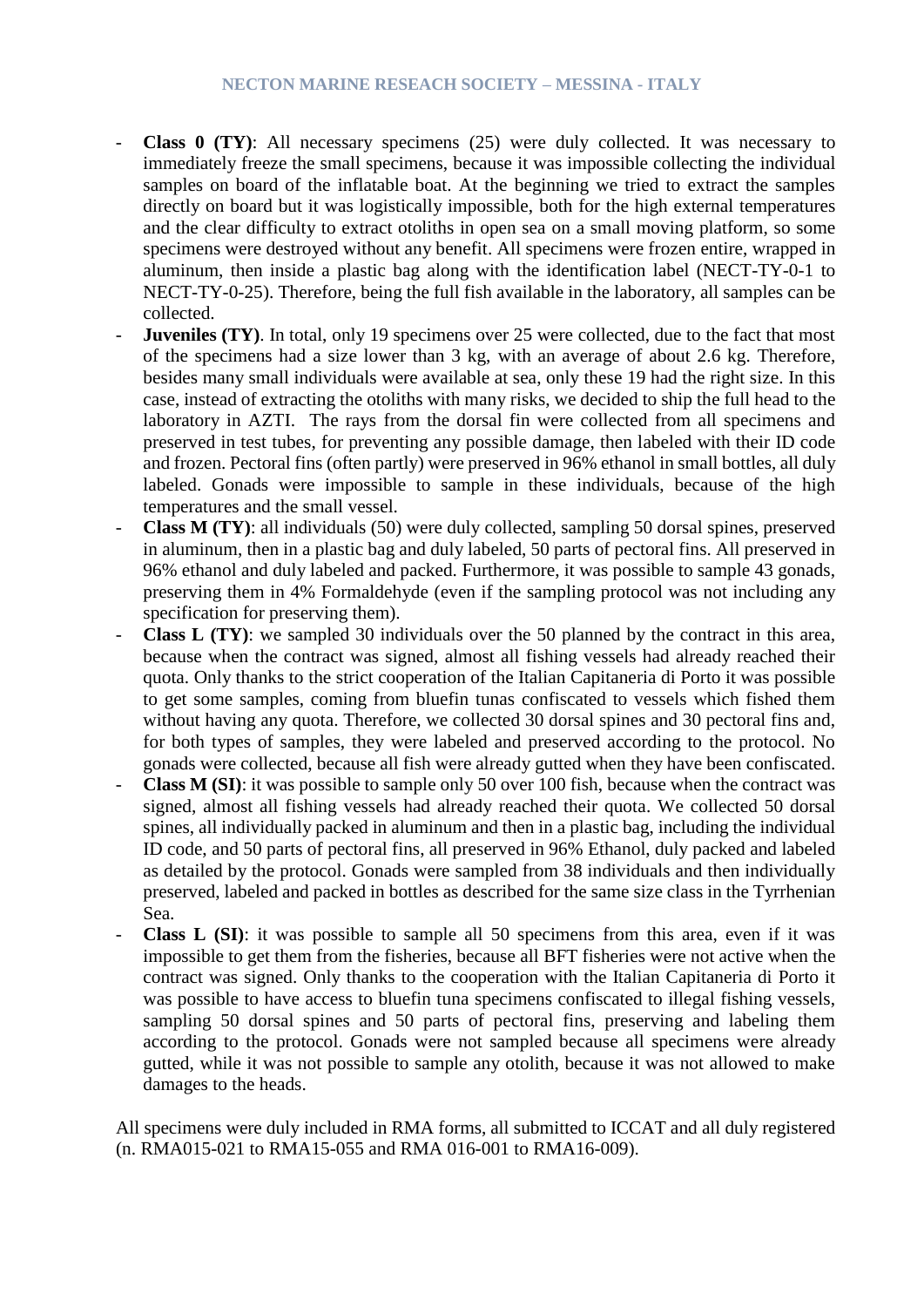All samples were shipped by international courier (packed with dry ice) on 27/01/2016 to the laboratory indicated by ICCAT GBYP: Dr. Haritz Arrizabalaga Fundación AZTI – AZTI Fundazioa Itsas Ikerketa Saila, Herrera Kaia Portualde z/g, 20110 Pasaia Gipuzkoa, Spain

All data concerning the various samples were duly registered on an Excel file, according to the format requested by ICCAT GBYP. The cross-checking between the data on RMA forms and the data on the Excel file was done in strict cooperation with ICCAT GBYP.

A copy of the Excel file is here attached.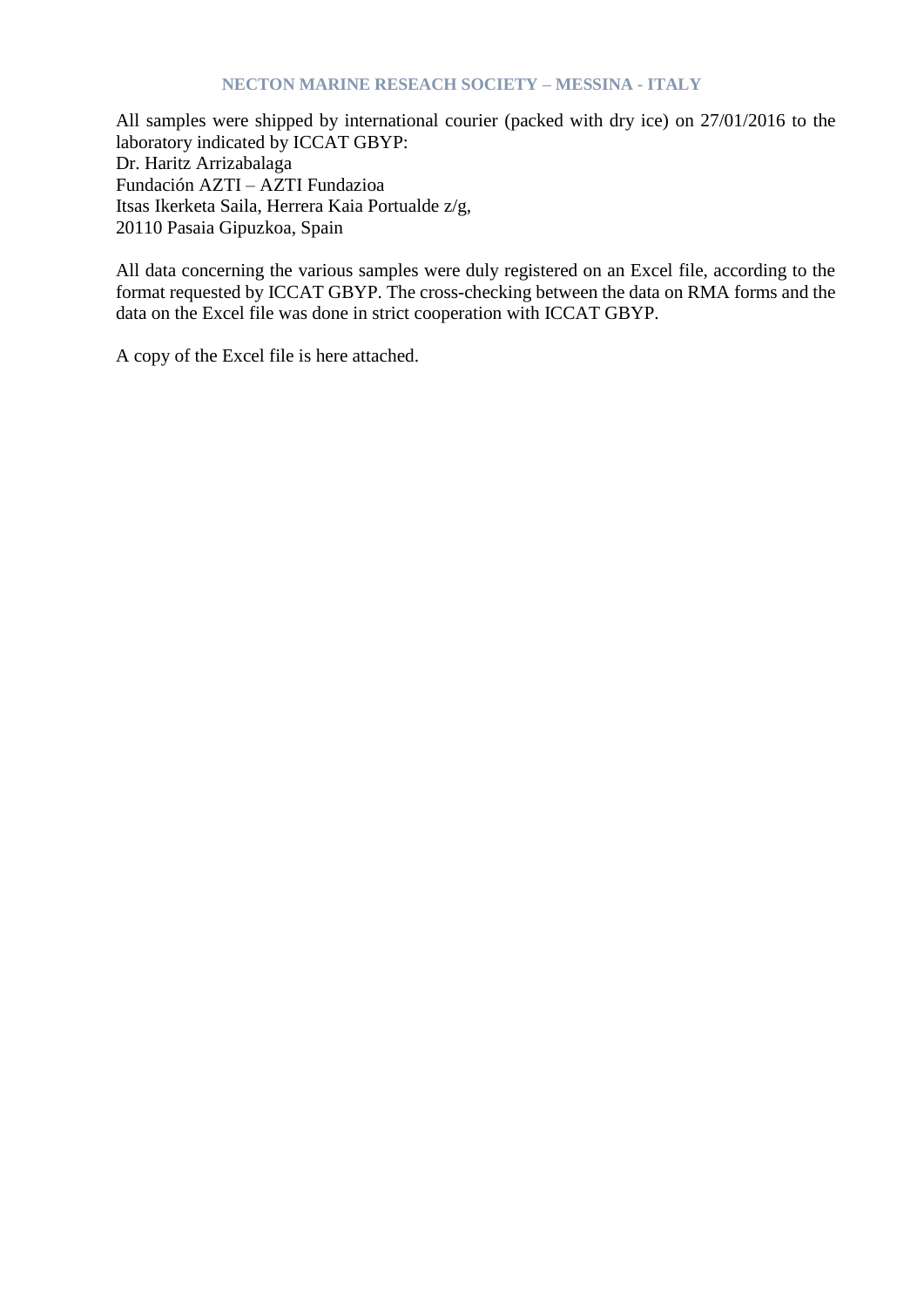| general ID                           | PARTNER<br><b>CODE</b> | Gr<br>AREA<br><b>AREA</b> | GrArea2            | <b>FISHING</b><br><b>GEAR</b> | <b>INDIVIDUAL</b><br><b>ID NUMBER</b> | SIZE<br><b>CLASS</b><br>CODE | <b>TISSUE</b><br>otoliths   oto   Spine   gonads | N°                               | <b>TISSUE</b>     | <b>TISSUE</b> | <b>TISSUE</b><br>Muscle/<br>Fin | Harvest<br>Date | Catch Date                                                             | <b>Sampling</b><br>date | <b>YEAR</b> | <b>GBYP</b><br>Phase |                | Latitude   Longitude | Mean<br>Depth<br>(m) |            | Lenght  Type of   Weight<br>(cm)   lenght | (kg)                | <b>Type</b><br>of<br>weight | Notes for<br>lenght and   Sex<br>weight |           | Reprodu<br>ctive<br>stage | Collector                        | Other<br>notes |
|--------------------------------------|------------------------|---------------------------|--------------------|-------------------------------|---------------------------------------|------------------------------|--------------------------------------------------|----------------------------------|-------------------|---------------|---------------------------------|-----------------|------------------------------------------------------------------------|-------------------------|-------------|----------------------|----------------|----------------------|----------------------|------------|-------------------------------------------|---------------------|-----------------------------|-----------------------------------------|-----------|---------------------------|----------------------------------|----------------|
|                                      |                        |                           |                    |                               |                                       |                              |                                                  |                                  |                   |               |                                 |                 |                                                                        |                         |             |                      |                |                      |                      |            |                                           |                     |                             |                                         |           |                           |                                  |                |
| NECT-TY-0-1 NECT                     |                        | TY                        | SouthTY            | HL                            | 1                                     | $\mathbf 0$                  | 0                                                | 2                                | -S                | G             | F+M                             |                 | 23/08/2015 23/08/2015 2015 Phase5                                      |                         |             |                      | 38,65          | 14,87                |                      | 23         | -FL                                       | 0,184               | RW                          |                                         | <b>NA</b> |                           | Antonio Celona                   |                |
| NECT-TY-0-2 NECT                     |                        | TY                        | SouthTY            | HL                            | $\overline{2}$                        | $\Omega$                     | 0                                                | $\overline{2}$                   | S                 | G             | F+M                             |                 | 23/08/2015 23/08/2015 2015 Phase5                                      |                         |             |                      | 38,65          | 14,87                |                      | 23         | FL.                                       |                     | $0,182$ RW                  |                                         | NA        |                           | Antonio Celona                   |                |
| NECT-TY-0-3 NECT                     |                        | <b>TY</b><br><b>TY</b>    | SouthTY            | HL<br>HL.                     | $\overline{3}$<br>$\overline{4}$      | $\mathbf{0}$<br>$\mathbf{0}$ | $\Omega$                                         | $\overline{2}$<br>$\overline{2}$ | S<br><sub>S</sub> | G             | F+M                             |                 | 23/08/2015 23/08/2015 2015 Phase5                                      |                         |             |                      | 38,65          | 14,87                |                      | 22         | FL.                                       |                     | 0,170 RW                    |                                         | NA        |                           | Antonio Celona                   |                |
| NECT-TY-0-4                          | <b>NECT</b>            | <b>TY</b>                 | SouthTY            |                               | -5                                    | $\Omega$                     | 0<br>$\Omega$                                    | $\overline{2}$                   | <sub>S</sub>      | G<br>G        | F+M<br>F+M                      |                 | 23/08/2015 23/08/2015 2015 Phase5                                      |                         |             |                      | 38,65          | 14,87                |                      | 23         | FL.                                       |                     | $0,205$ RW<br>RW            |                                         | <b>NA</b> |                           | Antonio Celona                   |                |
| NECT-TY-0-5 NECT<br>NECT-TY-0-6 NECT |                        | TY                        | SouthTY            | HL<br>HL                      | 6                                     | $\Omega$                     | $\Omega$                                         | 2                                | S                 | G             | F+M                             |                 | 23/08/2015 23/08/2015 2015 Phase5                                      |                         |             |                      | 38,65<br>38,65 | 14,87                |                      | 22,5<br>22 | - FL<br>FL                                | 0,180<br>0,160      | RW                          |                                         | NA<br>NA  |                           | Antonio Celona                   |                |
|                                      |                        | <b>TY</b>                 | SouthTY<br>SouthTY | HL                            | $\overline{7}$                        | $\Omega$                     | $\Omega$                                         | $\overline{2}$                   | <sub>S</sub>      | G             | F+M                             |                 | 23/08/2015 23/08/2015 2015 Phase5<br>23/08/2015 23/08/2015 2015 Phase5 |                         |             |                      | 38,65          | 14,87                |                      | 25         | FL.                                       |                     |                             |                                         | <b>NA</b> |                           | Antonio Celona<br>Antonio Celona |                |
| NECT-TY-0-7 NECT<br>NECT-TY-0-8 NECT |                        | <b>TY</b>                 | SouthTY            | HL.                           | $\mathbf{R}$                          | 0                            | $\Omega$                                         | $\overline{2}$                   | <sub>S</sub>      | G             | $F+M$                           |                 | 23/08/2015 23/08/2015 2015 Phase5                                      |                         |             |                      | 38,65          | 14,87<br>14,87       |                      | 22         | FL.                                       | $0,275$ RW<br>0.167 | RW                          |                                         | <b>NA</b> |                           | Antonio Celona                   |                |
| NECT-TY-0-9 NECT                     |                        | TY                        | SouthTY            | HL                            | q                                     | 0                            | $\Omega$                                         | $\overline{2}$                   | <sub>S</sub>      | G             | F+M                             |                 | 23/08/2015 23/08/2015 2015 Phase5                                      |                         |             |                      | 38,65          | 14,87                |                      | 23         | FL.                                       | 0,179 RW            |                             |                                         | <b>NA</b> |                           | Antonio Celona                   |                |
| NECT-TY-0-10 NECT                    |                        | TY                        | SouthTY            | HL                            | 10                                    | $\Omega$                     | $\Omega$                                         | $\overline{2}$                   | S                 | G             | F+M                             |                 | 23/08/2015 23/08/2015 2015 Phase5                                      |                         |             |                      | 38,65          | 14,87                |                      | 23         | FL.                                       | $0,175$ RW          |                             |                                         | NA        |                           | Antonio Celona                   |                |
| NECT-TY-0-11 NECT                    |                        | TY                        | SouthTY            | HL.                           | 11                                    | 0                            | 0                                                | $\overline{2}$                   | S                 | G             | F+M                             |                 | 24/08/2015 24/08/2015 2015 Phase5                                      |                         |             |                      | 38,67          | 14,90                |                      | 21         | FL                                        | 0,138 RW            |                             |                                         | NA        |                           | Antonio Celona                   |                |
| NECT-TY-0-12 NECT                    |                        | <b>TY</b>                 | SouthTY            | HL                            | 12                                    | 0                            | $\Omega$                                         | $\overline{2}$                   | <sub>S</sub>      | G             | F+M                             |                 | 24/08/2015 24/08/2015 2015 Phase5                                      |                         |             |                      | 38,67          | 14,90                |                      | 22         | FL.                                       | 0,168 RW            |                             |                                         | <b>NA</b> |                           | Antonio Celona                   |                |
| NECT-TY-0-13 NECT                    |                        | <b>TY</b>                 | SouthTY            | HL.                           | 13                                    | 0                            | 0                                                | $\overline{2}$                   | <sub>S</sub>      | G             | F+M                             |                 | 24/08/2015 24/08/2015 2015 Phase5                                      |                         |             |                      | 38,67          | 14,90                |                      | 22,5       | - FL                                      | 0,195 RW            |                             |                                         | <b>NA</b> |                           | Antonio Celona                   |                |
| NECT-TY-0-14 NECT                    |                        | TY                        | SouthTY            | HL                            | 14                                    | 0                            | 0                                                | $\overline{2}$                   | <sub>S</sub>      | G             | F+M                             |                 | 24/08/2015 24/08/2015 2015 Phase5                                      |                         |             |                      | 38,67          | 14,90                |                      | 23         | FL.                                       | 0,177               | RW                          |                                         | <b>NA</b> |                           | Antonio Celona                   |                |
| NECT-TY-0-15 NECT                    |                        | <b>TY</b>                 | SouthTY            | HL.                           | 15                                    | $\mathbf{0}$                 | $\Omega$                                         | $\overline{2}$                   | S                 | G             | F+M                             |                 | 24/08/2015 24/08/2015 2015 Phase5                                      |                         |             |                      | 38,67          | 14,90                |                      | 21,5       | - FL                                      | 0,134               | RW                          |                                         | <b>NA</b> |                           | Antonio Celona                   |                |
| NECT-TY-0-16 NECT                    |                        | <b>TY</b>                 | SouthTY            | HL.                           | 16                                    | $\Omega$                     | $\Omega$                                         | $\overline{2}$                   | <sub>S</sub>      | G             | F+M                             |                 | 24/08/2015 24/08/2015 2015 Phase5                                      |                         |             |                      | 38,67          | 14,90                |                      | 22         | FL.                                       | 0.150               | RW                          |                                         | <b>NA</b> |                           | Antonio Celona                   |                |
| NECT-TY-0-17 NECT                    |                        | TY                        | SouthTY            | HL.                           | 17                                    | $\Omega$                     | $\Omega$                                         | $\overline{2}$                   | S.                | G             | F+M                             |                 | 24/08/2015 24/08/2015 2015 Phase5                                      |                         |             |                      | 38,67          | 14,90                |                      | 23         | -FL                                       |                     | $0,174$ RW                  |                                         | <b>NA</b> |                           | Antonio Celona                   |                |
| NECT-TY-0-18 NECT                    |                        | TY                        | SouthTY            | HL                            | 18                                    | $\Omega$                     | $\Omega$                                         | $\overline{2}$                   | <sub>S</sub>      | G             | F+M                             |                 | 24/08/2015 24/08/2015 2015 Phase5                                      |                         |             |                      | 38,67          | 14,90                |                      | 24         | -FL                                       | 0,187               | RW                          |                                         | <b>NA</b> |                           | Antonio Celona                   |                |
| NECT-TY-0-19 NECT                    |                        | <b>TY</b>                 | SouthTY            | HL                            | 19                                    | $\Omega$                     | $\Omega$                                         | $\overline{2}$                   | S                 | G             | F+M                             |                 | 24/08/2015 24/08/2015 2015 Phase5                                      |                         |             |                      | 38,67          | 14,90                |                      | 23         | -FL                                       | 0,168 RW            |                             |                                         | <b>NA</b> |                           | Antonio Celona                   |                |
| NECT-TY-0-20 NECT                    |                        | <b>TY</b>                 | SouthTY            | HL                            | 20                                    | $\Omega$                     | $\Omega$                                         | $\overline{2}$                   | S                 | G             | $F+M$                           |                 | 24/08/2015 24/08/2015 2015 Phase5                                      |                         |             |                      | 38,67          | 14,90                |                      | 22         | - FL                                      | 0,165               | RW                          |                                         | NA        |                           | Antonio Celona                   |                |
| NECT-TY-0-21 NECT                    |                        | TY                        | SouthTY            | HL.                           | 21                                    | $\Omega$                     | 0                                                | $\overline{2}$                   | S                 | G             | F+M                             |                 | 24/08/2015 24/08/2015 2015 Phase5                                      |                         |             |                      | 38,67          | 14,90                |                      | 25         | -FL                                       | $0,214$ RW          |                             |                                         | <b>NA</b> |                           | Antonio Celona                   |                |
| NECT-TY-0-22 NECT                    |                        | TY                        | SouthTY            | HL                            | 22                                    | $\mathbf{0}$                 | $\Omega$                                         | $\overline{2}$                   | S                 | G             | F+M                             |                 | 24/08/2015 24/08/2015 2015 Phase5                                      |                         |             |                      | 38,67          | 14,90                |                      | 21         | FL.                                       |                     | 0,147 RW                    |                                         | NA        |                           | Antonio Celona                   |                |
| NECT-TY-0-23 NECT                    |                        | <b>TY</b>                 | SouthTY            | HL                            | 23                                    | $\mathbf 0$                  | 0                                                | $\overline{2}$                   | S                 | G             | F+M                             |                 | 24/08/2015 24/08/2015 2015 Phase5                                      |                         |             |                      | 38,67          | 14,90                |                      | 23         | FL.                                       |                     | 0,176 RW                    |                                         | NA        |                           | Antonio Celona                   |                |
| NECT-TY-0-24 NECT                    |                        | TY                        | SouthTY            | HL                            | 24                                    | 0                            | $\Omega$                                         | $\overline{2}$                   | S                 | G             | F+M                             |                 | 24/08/2015 24/08/2015 2015 Phase5                                      |                         |             |                      | 38,67          | 14,90                |                      | 22         | FL.                                       | $0,158$ RW          |                             |                                         | NA        |                           | Antonio Celona                   |                |
| NECT-TY-0-25 NECT                    |                        | <b>TY</b>                 | SouthTY            | HL.                           | 25                                    | 0                            | 0                                                | $\overline{2}$                   | <sub>S</sub>      | G             | F+M                             |                 | 24/08/2015 24/08/2015 2015 Phase5                                      |                         |             |                      | 38.67          | 14,90                |                      | 22,5       | - FL                                      | $0,163$ RW          |                             |                                         | <b>NA</b> |                           | Antonio Celona                   |                |
|                                      |                        |                           |                    |                               |                                       |                              |                                                  |                                  |                   |               |                                 |                 |                                                                        |                         |             |                      |                |                      |                      |            |                                           |                     |                             |                                         |           |                           |                                  |                |
| NECT-TY-J-1                          | <b>NECT</b>            | TY                        | SouthTY            | HL.                           | $\mathbf{1}$                          | $\mathbf{I}$                 | 0                                                | $\overline{2}$                   | S                 | <b>NA</b>     | F                               |                 | 18/12/2015 18/12/2015 2015 Phase5                                      |                         |             |                      | 38,71          | 14,88                |                      | 53         | FL.                                       | 3,100               | RW                          |                                         | <b>NA</b> |                           | Antonio Celona                   |                |
| NECT-TY-J-2                          | <b>NECT</b>            | TY                        | SouthTY            | HL                            | $\overline{2}$                        | $\blacksquare$               | 0                                                | $\overline{2}$                   | S                 | NA            | F.                              |                 | 18/12/2015 18/12/2015 2015 Phase5                                      |                         |             |                      | 38,71          | 14,88                |                      | 53         | FL.                                       |                     | 3,000 RW                    |                                         | NA        |                           | Antonio Celona                   |                |
| NECT-TY-J-3                          | <b>NECT</b>            | <b>TY</b>                 | SouthTY            | HL.                           | $\overline{3}$                        | $\overline{1}$               | $\Omega$                                         | $\overline{2}$                   | <sub>S</sub>      | <b>NA</b>     | F.                              |                 | 18/12/2015 18/12/2015 2015 Phase5                                      |                         |             |                      | 38,71          | 14,88                |                      | 52         | FL.                                       | 3,000               | RW                          |                                         | <b>NA</b> |                           | Antonio Celona                   |                |
| NECT-TY-J-4                          | <b>NECT</b>            | <b>TY</b>                 | SouthTY            | HL                            | $\overline{4}$                        | $\mathbf{I}$                 | $\Omega$                                         | $\overline{2}$                   | S                 | NA            | F.                              |                 | 18/12/2015 18/12/2015 2015 Phase5                                      |                         |             |                      | 38,71          | 14,88                |                      | 58         | FL.                                       | 3,200 RW            |                             |                                         | <b>NA</b> |                           | Antonio Celona                   |                |
| NECT-TY-J-5                          | <b>NECT</b>            | <b>TY</b>                 | SouthTY            | HL.                           | 5                                     | J                            | 0                                                | $\overline{2}$                   | S                 | <b>NA</b>     | F.                              |                 | 18/12/2015 18/12/2015 2015 Phase5                                      |                         |             |                      | 38,71          | 14,88                |                      | 54         | FL.                                       | 3,050               | RW                          |                                         | <b>NA</b> |                           | Antonio Celona                   |                |
| NECT-TY-J-6                          | <b>NECT</b>            | <b>TY</b>                 | SouthTY            | HL.                           | 6                                     | J                            | 0                                                | $\overline{2}$                   | S                 | <b>NA</b>     | F                               |                 | 18/12/2015 18/12/2015 2015 Phase5                                      |                         |             |                      | 38,71          | 14,88                |                      | 54         | FL.                                       | 3,250               | RW                          |                                         | NA        |                           | Antonio Celona                   |                |
| NECT-TY-J-7                          | <b>NECT</b>            | <b>TY</b>                 | SouthTY            | HL                            | $\overline{7}$                        | J                            | $\Omega$                                         | $\overline{2}$                   | <sub>S</sub>      | <b>NA</b>     | F.                              |                 | 18/12/2015 18/12/2015 2015 Phase5                                      |                         |             |                      | 38,71          | 14,88                |                      | 56         | -FL                                       | 3,100               | RW                          |                                         | <b>NA</b> |                           | Antonio Celona                   |                |
| NECT-TY-J-8                          | <b>NECT</b>            | TY.                       | SouthTY            | HL.                           | 8                                     | $\perp$                      | $\Omega$                                         | $\overline{2}$                   | -S                | <b>NA</b>     | F                               |                 | 18/12/2015 18/12/2015 2015 Phase5                                      |                         |             |                      | 38,71          | 14,88                |                      | 56         | -FL                                       | 3,150 RW            |                             |                                         | <b>NA</b> |                           | Antonio Celona                   |                |
| NECT-TY-J-9                          | <b>NECT</b>            | <b>TY</b>                 | SouthTY            | HL.                           | -9                                    | $\perp$                      | $\Omega$                                         | $\overline{2}$                   | S                 | <b>NA</b>     | F                               |                 | 18/12/2015 18/12/2015 2015 Phase5                                      |                         |             |                      | 38,71          | 14,88                |                      | 54         | FL.                                       | 3,100               | RW                          |                                         | <b>NA</b> |                           | Antonio Celona                   |                |
| NECT-TY-J-10 NECT                    |                        | <b>TY</b>                 | SouthTY            | HL                            | 10                                    | $\perp$                      | $\Omega$                                         | $\overline{2}$                   | -S                | NA            | F                               |                 | 18/12/2015 18/12/2015 2015 Phase5                                      |                         |             |                      | 38,71          | 14,88                |                      | 57         | FL.                                       | 3,300               | RW                          |                                         | <b>NA</b> |                           | Antonio Celona                   |                |
| NECT-TY-J-11 NECT                    |                        | <b>TY</b>                 | SouthTY            | HL                            | 11                                    | J                            | $\Omega$                                         | $\overline{2}$                   | <sub>S</sub>      | <b>NA</b>     | F                               |                 | 18/12/2015 18/12/2015 2015 Phase5                                      |                         |             |                      | 38,71          | 14,88                |                      | 57         | FL.                                       | 3,300               | RW                          |                                         | <b>NA</b> |                           | Antonio Celona                   |                |
| NECT-TY-J-12 NECT                    |                        | TY                        | SouthTY            | HL                            | 12                                    | - 1                          | $\Omega$                                         | $\overline{2}$                   | -S                | NА            | F.                              |                 | 18/12/2015 18/12/2015 2015 Phase5                                      |                         |             |                      | 38,71          | 14,88                |                      | 58         | FL.                                       | 3,500               | RW                          |                                         | <b>NA</b> |                           | Antonio Celona                   |                |
| NECT-TY-J-13 NECT                    |                        | <b>TY</b>                 | SouthTY            | HL.                           | 13                                    | - 1                          | $\Omega$                                         | $\overline{2}$                   | <sub>S</sub>      | <b>NA</b>     | F                               |                 | 18/12/2015 18/12/2015 2015 Phase5                                      |                         |             |                      | 38,71          | 14,88                |                      | 57         | FL.                                       | 3,400               | RW                          |                                         | <b>NA</b> |                           | Antonio Celona                   |                |
| NECT-TY-J-14 NECT                    |                        | <b>TY</b>                 | SouthTY            | HL                            | 14                                    | $\perp$                      | 0                                                | $\overline{2}$                   | S                 | NA            | F                               |                 | 22/01/2016 22/01/2016 2016 Phase5                                      |                         |             |                      | 38,40          | 15,67                |                      | 51         | FL.                                       | 3,000               | RW                          |                                         | NA        |                           | Antonio Celona                   |                |
| NECT-TY-J-15 NECT                    |                        | <b>TY</b>                 | SouthTY            | HL.                           | 15                                    | $\perp$                      | $\Omega$                                         | $\overline{2}$                   | <sub>S</sub>      | <b>NA</b>     | F.                              |                 | 22/01/2016 22/01/2016 2016 Phase5                                      |                         |             |                      | 38,40          | 15,67                |                      | 56         | FL.                                       | 3,200               | RW                          |                                         | <b>NA</b> |                           | Antonio Celona                   |                |
| NECT-TY-J-16 NECT                    |                        | TY                        | SouthTY            | HL                            | 16                                    | $\perp$                      | 0                                                | 2                                | S                 | <b>NA</b>     | F.                              |                 | 22/01/2016 22/01/2016 2016 Phase5                                      |                         |             |                      | 38,40          | 15,67                |                      | 53         | FL.                                       | 3,150               | RW                          |                                         | NA        |                           | Antonio Celona                   |                |
| NECT-TY-J-17 NECT                    |                        | TY                        | SouthTY            | HL.                           | 17                                    | $\perp$                      | $\Omega$                                         | $\overline{2}$                   | <sub>S</sub>      | <b>NA</b>     | F                               |                 | 22/01/2016 22/01/2016 2016 Phase5                                      |                         |             |                      | 38,40          | 15,67                |                      | 57         | FL.                                       | 3,200               | RW                          |                                         | NA        |                           | Antonio Celona                   |                |
| NECT-TY-J-18 NECT                    |                        | <b>TY</b>                 | SouthTY            | HL                            | 18                                    | $\mathbf{I}$                 | $\Omega$                                         | $\overline{2}$                   | S                 | <b>NA</b>     | F                               |                 | 22/01/2016 22/01/2016 2016 Phase5                                      |                         |             |                      | 38,40          | 15,67                |                      | 56         | FL.                                       | 3,300               | RW                          |                                         | <b>NA</b> |                           | Antonio Celona                   |                |
| NECT-TY-J-19 NECT                    |                        | TY                        | SouthTY            | HL.                           | 19                                    | $\blacksquare$               | $\Omega$                                         | $\overline{2}$                   | $\varsigma$       | <b>NA</b>     | F                               |                 | 22/01/2016 22/01/2016 2016 Phase5                                      |                         |             |                      | 38.40          | 15.67                |                      | 52         | FL.                                       | 3.000               | <b>RW</b>                   |                                         | NA        |                           | Antonio Celona                   |                |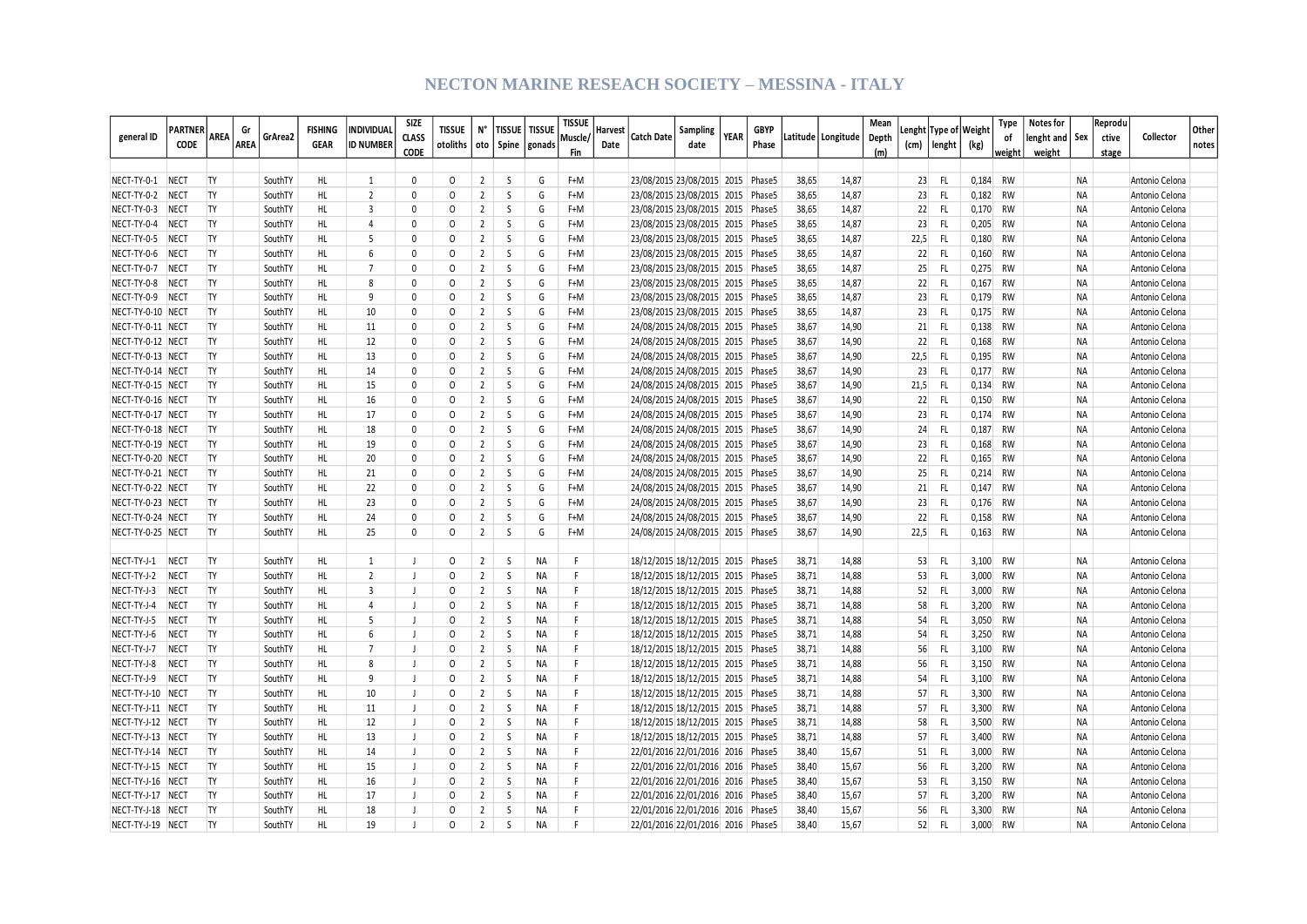| NECT-TY-M-1 NECT  | TY        | SouthTY | HL. | $\overline{1}$ | M | NA.       | $\blacksquare$              | S            | G         | F. | 21/11/2015 21/11/2015 2015 Phase5       | 38.47 | 15,34 | 129 | -FL |                 | 30 GG | F. | Antonio Celona |
|-------------------|-----------|---------|-----|----------------|---|-----------|-----------------------------|--------------|-----------|----|-----------------------------------------|-------|-------|-----|-----|-----------------|-------|----|----------------|
| NECT-TY-M-2 NECT  | TY        | SouthTY | HL  | $\overline{2}$ | M | ΝA        | $\sim$                      | S            | G         | F  | 21/11/2015 21/11/2015 2015 Phase5       | 38,47 | 15,34 | 140 | FL. |                 | 37 GG | F. | Antonio Celona |
| NECT-TY-M-3 NECT  | TY        | SouthTY | HL  | $\overline{3}$ | M | NA        | $\mathcal{L}_{\mathcal{A}}$ | S            | G         | F  | 21/11/2015 21/11/2015 2015 Phase5       | 38,47 | 15,34 | 126 | FL  | 27              | GG    | M  | Antonio Celona |
| NECT-TY-M-4 NECT  | TY        | SouthTY | HL  | $\overline{4}$ | M | NA        | $\blacksquare$              | S            | G         | F  | 22/11/2015 22/11/2015 2015 Phase5       | 38,56 | 15,66 | 136 | FL  |                 | 35 GG | M  | Antonio Celona |
| NECT-TY-M-5 NECT  | <b>TY</b> | SouthTY | HL  | 5              | M | ΝA        | $\sim$                      | S            | G         | F  | 22/11/2015 22/11/2015 2015 Phase5       | 38,56 | 15,66 | 140 | FL. | 44              | GG    | M  | Antonio Celona |
| NECT-TY-M-6 NECT  | <b>TY</b> | SouthTY | HL  | 6              | M | <b>NA</b> | $\omega$                    | S            | G         | F  | 22/11/2015 22/11/2015 2015 Phase5       | 38,56 | 15,66 | 132 | FL. | 32              | GG    | F. | Antonio Celona |
| NECT-TY-M-7 NECT  | <b>TY</b> | SouthTY | HL. | $\overline{7}$ | M | <b>NA</b> | $\omega$                    | S            | G         | F  | 22/11/2015 22/11/2015 2015 Phase5       | 38,56 | 15,66 | 131 | FL  |                 | 34 GG | F  | Antonio Celona |
| NECT-TY-M-8 NECT  | <b>TY</b> | SouthTY | HL  | 8              | M | <b>NA</b> | $\sim$                      | S            | G         | F  | 22/11/2015 22/11/2015 2015 Phase5       | 38,56 | 15,66 | 130 | FL. |                 | 31 GG | F  | Antonio Celona |
| NECT-TY-M-9 NECT  | <b>TY</b> | SouthTY | HL. | q              | M | NA        | $\sim$                      | S            | G         | F  | 23/11/2015 23/11/2015 2015 Phase5       | 38,58 | 15,55 | 132 | FL  | 33 <sup>1</sup> | GG    | F  | Antonio Celona |
| NECT-TY-M-10 NECT | <b>TY</b> | SouthTY | HL. | 10             | M | NA        | $\sim$                      | S            | G         | F  | 23/11/2015 23/11/2015 2015 Phase5       | 38,58 | 15,55 | 130 | FL. |                 | 33 GG | M  | Antonio Celona |
| NECT-TY-M-11 NECT | <b>TY</b> | SouthTY | HL  | 11             | M | <b>NA</b> | $\sim$                      | <sub>S</sub> | G         | F  | 23/11/2015 23/11/2015 2015 Phase5       | 38,58 | 15,55 | 135 | FL  | 44              | GG    | F. | Antonio Celona |
| NECT-TY-M-12 NECT | <b>TY</b> | SouthTY | HL. | 12             | M | NA.       | $\blacksquare$              | <sub>S</sub> | <b>NA</b> | F  | 23/11/2015 23/11/2015 2015 Phase5       | 38,58 | 15,55 | 126 | FL. | 30 <sup>°</sup> | GG    | M  | Antonio Celona |
| NECT-TY-M-13 NECT | <b>TY</b> | SouthTY | HL  | 13             | M | NA        | $\blacksquare$              | S            | G         | F  | 24/11/2015 24/11/2015 2015 Phase5       | 38,38 | 15,39 | 126 | FL. |                 | 32 GG | M  | Antonio Celona |
| NECT-TY-M-14 NECT | TY        | SouthTY | HL  | 14             | M | ΝA        | $\sim$                      | S            | G         | F. | 24/11/2015 24/11/2015 2015 Phase5       | 38,38 | 15,39 | 133 | FL. | 34              | GG    | M  | Antonio Celona |
| NECT-TY-M-15 NECT | TY        | SouthTY | HL  | 15             | M | ΝA        | $\blacksquare$              | S            | G         | F  | 30/11/2015 30/11/2015 2015 Phase5       | 38,31 | 15,72 | 125 | FL  | 26              | GG    | F  | Antonio Celona |
| NECT-TY-M-16 NECT | TY        | SouthTY | HL  | 16             | M | <b>NA</b> | $\overline{\phantom{a}}$    | S            | G         | F  | 01/12/2015 01/12/2015 2015 Phase5       | 38,57 | 15,39 | 123 | FL  |                 | 27 GG | M  | Antonio Celona |
| NECT-TY-M-17 NECT | <b>TY</b> | SouthTY | HL  | 17             | M | <b>NA</b> | $\sim$                      | S            | G         | F  | 01/12/2015 01/12/2015 2015 Phase5       | 38,57 | 15,39 | 128 | FL. |                 | 28 GG | F. | Antonio Celona |
| NECT-TY-M-18 NECT | <b>TY</b> | SouthTY | HL  | 18             | M | NA        | $\omega$                    | S            | G         | F  | 01/12/2015 01/12/2015 2015 Phase5       | 38,57 | 15,39 | 134 | FL  | 42              | GG    | M  | Antonio Celona |
| NECT-TY-M-19 NECT | TY        | SouthTY | HL  | 19             | M | <b>NA</b> | $\overline{\phantom{a}}$    | S            | G         | F  | 02/12/2015 02/12/2015 2015 Phase5       | 38,55 | 15,45 | 141 | FL. |                 | 41 GG | M  | Antonio Celona |
| NECT-TY-M-20 NECT | <b>TY</b> | SouthTY | HL. | 20             | M | NA        | $\sim$                      | S            | G         | F  | 02/12/2015 02/12/2015 2015 Phase5       | 38,55 | 15,45 | 140 | FL. | 40              | GG    | M  | Antonio Celona |
| NECT-TY-M-21 NECT | <b>TY</b> | SouthTY | HL. | 21             | M | NA        | $\sim$                      | S            | G         | F  | 02/12/2015 02/12/2015 2015 Phase5       | 38,55 | 15,45 | 143 | FL. | 44              | GG    | F. | Antonio Celona |
| NECT-TY-M-22 NECT | <b>TY</b> | SouthTY | HL. | 22             | M | NA        | $\blacksquare$              | S            | G         | F  | 02/12/2015 02/12/2015 2015 Phase5       | 38,55 | 15,45 | 124 | FL. |                 | 26 GG | F. | Antonio Celona |
| NECT-TY-M-23 NECT | <b>TY</b> | SouthTY | HL  | 23             | M | <b>NA</b> | $\sim$                      | S            | <b>NA</b> | F  | 03/12/2015 03/12/2015 2015 Phase5       | 38,45 | 15,61 | 136 | FL. | 40              | GG    | M  | Antonio Celona |
| NECT-TY-M-24 NECT | <b>TY</b> | SouthTY | HL. | 24             | M | <b>NA</b> | $\sim$                      | <sub>S</sub> | G         | F  | 03/12/2015 03/12/2015 2015 Phase5       | 38,45 | 15,61 | 134 | FL. | 39              | GG    | M  | Antonio Celona |
| NECT-TY-M-25 NECT | TY        | SouthTY | HL. | 25             | M | NA        | $\blacksquare$              | S            | G         | F  | 03/12/2015 03/12/2015 2015 Phase5       | 38,45 | 15,61 | 178 | FL. | 84              | GG    | F  | Antonio Celona |
| NECT-TY-M-26 NECT | TY        | SouthTY | HL  | 26             | M | ΝA        | $\sim$                      | S            | G         | F  | 03/12/2015 03/12/2015 2015 Phase5       | 38,45 | 15,61 | 136 | FL. | 35 <sup>5</sup> | GG    | F. | Antonio Celona |
| NECT-TY-M-27 NECT | <b>TY</b> | SouthTY | HL  | 27             | M | ΝA        | $\omega$                    | S            | G         | F  | 04/12/2015 04/12/2015 2015 Phase5       | 38,55 | 15,45 | 127 | FL. | 29              | GG    | F  | Antonio Celona |
| NECT-TY-M-28 NECT | TY        | SouthTY | HL  | 28             | M | <b>NA</b> | $\overline{\phantom{a}}$    | S            | G         | F  | 04/12/2015 04/12/2015 2015 Phase5       | 38,55 | 15,45 | 124 | FL. |                 | 27 GG | M  | Antonio Celona |
| NECT-TY-M-29 NECT | <b>TY</b> | SouthTY | HL  | 29             | M | <b>NA</b> | $\sim$                      | S            | G         | F  | 04/12/2015 04/12/2015 2015 Phase5       | 38,55 | 15,45 | 123 | FL. | 25              | GG    | F  | Antonio Celona |
| NECT-TY-M-30 NECT | <b>TY</b> | SouthTY | HL  | 30             | M | ΝA        | $\blacksquare$              | S            | ΝA        | F  | 04/12/2015 04/12/2015 2015 Phase5       | 38,55 | 15,45 | 124 | FL  | 26              | GG    | F  | Antonio Celona |
| NECT-TY-M-31 NECT | TY        | SouthTY | HL  | 31             | M | NA        | $\overline{\phantom{a}}$    | S            | G         | F  | 04/12/2015 04/12/2015 2015 Phase5       | 38,55 | 15,45 | 124 | FL. |                 | 29 GG | M  | Antonio Celona |
| NECT-TY-M-32 NECT | <b>TY</b> | SouthTY | HL. | 32             | M | NA        | $\sim$                      | <sub>S</sub> | G         | F  | 04/12/2015 04/12/2015 2015 Phase5       | 38,55 | 15,45 | 149 | FL. |                 | 41 GG | M  | Antonio Celona |
| NECT-TY-M-33 NECT | <b>TY</b> | SouthTY | HL. | 33             | M | NA        | $\sim$                      | S            | <b>NA</b> | F  | 05/12/2015 05/12/2015 2015 Phase5       | 38,46 | 15,36 | 119 | FL. | 26              | GG    | M  | Antonio Celona |
| NECT-TY-M-34 NECT | <b>TY</b> | SouthTY | HL  | 34             | M | NA.       | $\blacksquare$              | S            | G         | F  | 05/12/2015 05/12/2015 2015 Phase5       | 38,46 | 15,36 | 133 | FL. |                 | 33 GG | M  | Antonio Celona |
| NECT-TY-M-35 NECT | <b>TY</b> | SouthTY | HL  | 35             | M | <b>NA</b> | $\sim$                      | <sub>S</sub> | G         | F  | 06/12/2015 06/12/2015 2015 Phase5       | 38,49 | 15,44 | 131 | FL. |                 | 31 GG | M  | Antonio Celona |
| NECT-TY-M-36 NECT | TY        | SouthTY | HL  | 36             | M | NA        | $\sim$                      | <sub>S</sub> | G         | F  | 06/12/2015 06/12/2015 2015 Phase5       | 38,49 | 15,44 | 128 | FL. | 29              | GG    | M  | Antonio Celona |
| NECT-TY-M-37 NECT | TY        | SouthTY | HL  | 37             | M | NA        | $\overline{\phantom{a}}$    | S            | ΝA        | F  | 10/12/2015 10/12/2015 2015 Phase5       | 38,57 | 15,39 | 144 | FL. | 47              | GG    | F  | Antonio Celona |
| NECT-TY-M-38 NECT | TY        | SouthTY | HL  | 38             | M | ΝA        | $\sim$                      | S            | G         | F  | 10/12/2015 10/12/2015 2015 Phase5       | 38,57 | 15,39 | 148 | FL. |                 | 52 GG | M  | Antonio Celona |
| NECT-TY-M-39 NECT | <b>TY</b> | SouthTY | HL  | 39             | M | ΝA        | $\blacksquare$              | S            | G         | F  | 11/12/2015 11/12/2015 2015 Phase5       | 38,49 | 15,49 | 118 | FL  | 25              | GG    | F  | Antonio Celona |
| NECT-TY-M-40 NECT | TY        | SouthTY | HL  | 40             | M | <b>NA</b> | $\blacksquare$              | S            | G         | F  | 14/12/2015 14/12/2015 2015 Phase5       | 38,50 | 15,62 | 133 | FL. |                 | 35 GG | M  | Antonio Celona |
| NECT-TY-M-41 NECT | TY        | SouthTY | HL  | 41             | M | <b>NA</b> | $\sim$                      | S            | G         | F  | 14/12/2015   14/12/2015   2015   Phase5 | 38,50 | 15,62 | 126 | FL. |                 | 27 GG | M  | Antonio Celona |
| NECT-TY-M-42 NECT | TY        | SouthTY | HL  | 42             | M | <b>NA</b> | $\sim$                      | S            | G         | F  | 14/12/2015 14/12/2015 2015 Phase5       | 38,50 | 15,62 | 115 | FL  | 26              | GG    | M  | Antonio Celona |
| NECT-TY-M-43 NECT | TY        | SouthTY | HL. | 43             | M | NA        | $\blacksquare$              | S            | G         | F  | 15/12/2015 15/12/2015 2015 Phase5       | 38,60 | 15,52 | 155 | FL  | 68              | GG    | M  | Antonio Celona |
| NECT-TY-M-44 NECT | <b>TY</b> | SouthTY | HL  | 44             | M | <b>NA</b> | $\sim$                      | <sub>S</sub> | G         | F  | 17/12/2015 17/12/2015 2015 Phase5       | 38.43 | 15.27 | 133 | FL  |                 | 31 GG | M  | Antonio Celona |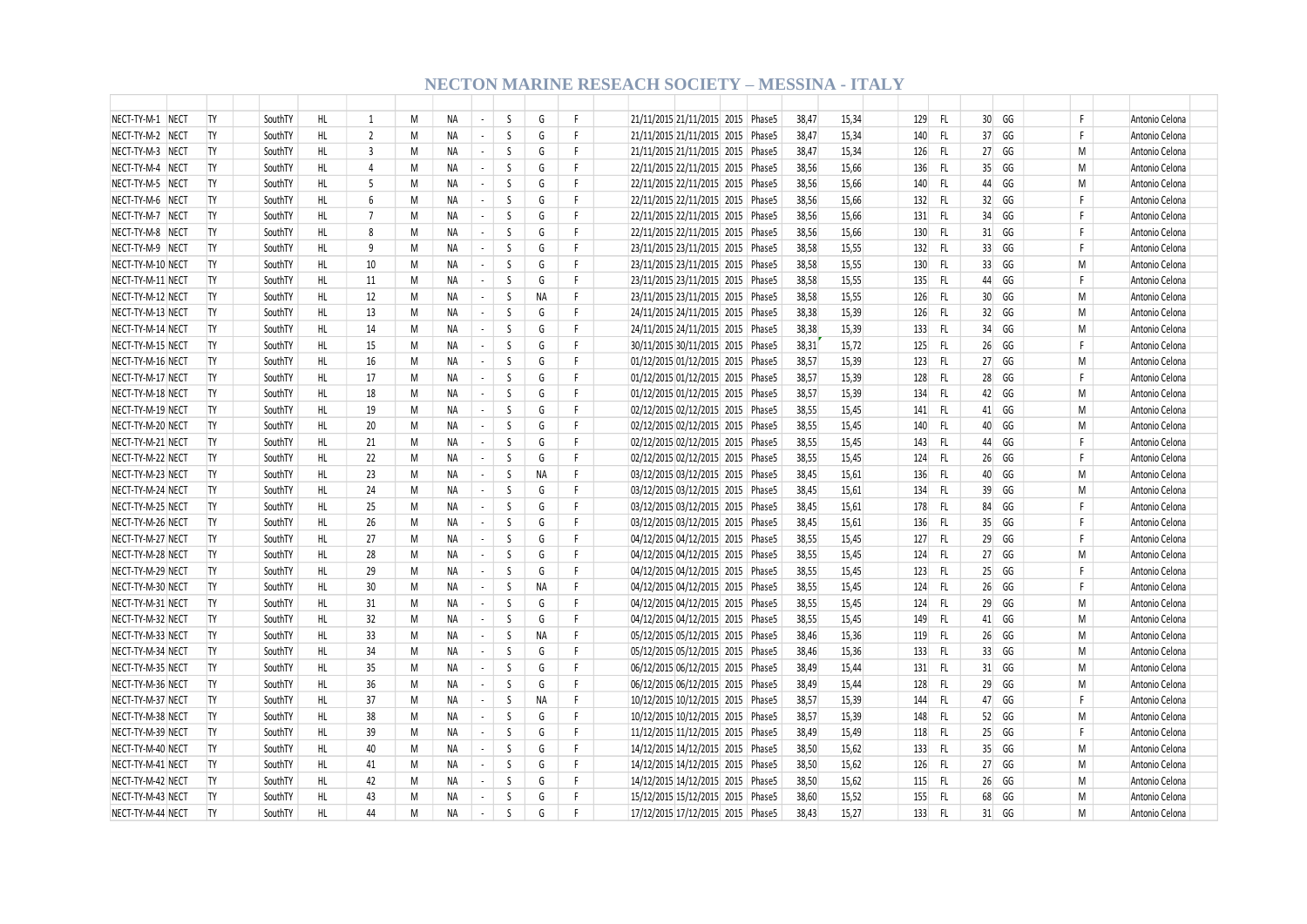| NECT-TY-M-45 NECT          | <b>TY</b>      | SouthTY    | HL  | 45               | M            | <b>NA</b> | $\sim$                      | <sub>S</sub> | G         | F.     | 18/12/2015 18/12/2015 2015 Phase5 | 38,44 | 15,37         | -FL<br>151         | $50$ GG               | M         | Antonio Celona |
|----------------------------|----------------|------------|-----|------------------|--------------|-----------|-----------------------------|--------------|-----------|--------|-----------------------------------|-------|---------------|--------------------|-----------------------|-----------|----------------|
| NECT-TY-M-46 NECT          | TY             | SouthTY    | HL  | 46               | M            | ΝA        | $\sim$                      | S            | <b>NA</b> | F      | 18/12/2015 18/12/2015 2015 Phase5 | 38,44 | 15,37         | - FL<br>126        | 28 GG                 | M         | Antonio Celona |
| NECT-TY-M-47 NECT          | TY             | SouthTY    | HL  | 47               | M            | ΝA        | $\sim$                      | S            | G         | F      | 19/12/2015 19/12/2015 2015 Phase5 | 38,54 | 15,68         | -FL<br>146         | 36<br>GG              | M         | Antonio Celona |
| NECT-TY-M-48 NECT          | <b>TY</b>      | SouthTY    | HL  | 48               | M            | <b>NA</b> | $\sim$                      | <sub>S</sub> | G         | F.     | 19/12/2015 19/12/2015 2015 Phase5 | 38,54 | 15,68         | FL.<br>145         | 37 GG                 | M         | Antonio Celona |
| NECT-TY-M-49 NECT          | <b>TY</b>      | SouthTY    | HL  | 49               | M            | <b>NA</b> | $\sim$                      | S            | <b>NA</b> | F.     | 19/12/2015 19/12/2015 2015 Phase5 | 38.54 | 15,68         | FL.<br>125         | 27 GG                 | M         | Antonio Celona |
| NECT-TY-M-50 NECT          | <b>TY</b>      | SouthTY    | HL  | 50               | M            | <b>NA</b> | $\sim$                      | S            | G         | F      | 20/12/2015 20/12/2015 2015 Phase5 | 38,43 | 15,66         | - FL<br>137        | 34 GG                 | M         | Antonio Celona |
|                            |                |            |     |                  |              |           |                             |              |           |        |                                   |       |               |                    |                       |           |                |
| NECT-TY-L-1 NECT           | TY             | SouthTY    | PS  | $\overline{1}$   | $\mathbf{I}$ | NА        | $\sim$                      | S            | NA        | F      | 27/06/2015 27/06/2015 2015 Phase5 | 38,74 | 14,21 Surface | 230<br>- FL        | 176 GG                | <b>NA</b> | Antonio Celona |
| NECT-TY-L-2 NECT           | TY             | SouthTY    | PS  | $\overline{2}$   | -L           | <b>NA</b> | $\sim$                      | S            | <b>NA</b> | F      | 27/06/2015 27/06/2015 2015 Phase5 | 38,74 | 14,21 Surface | 205<br>- FL        | 131 GG                | <b>NA</b> | Antonio Celona |
| NECT-TY-L-3 NECT           | <b>TY</b>      | SouthTY    | PS  | 3                | L            | NA        | $\sim$                      | S            | <b>NA</b> | F      | 27/06/2015 27/06/2015 2015 Phase5 | 38,74 | 14,21 Surface | - FL<br>210        | GG<br>127             | <b>NA</b> | Antonio Celona |
| NECT-TY-L-4 NECT           | <b>TY</b>      | SouthTY    | PS  | 4                | L            | NА        | $\sim$                      | S            | NA        | F      | 27/06/2015 27/06/2015 2015 Phase5 | 38,74 | 14,21 Surface | 230 FL             | 160 GG                | <b>NA</b> | Antonio Celona |
| NECT-TY-L-5 NECT           | <b>TY</b>      | SouthTY    | PS  | 5                | $\mathsf{L}$ | <b>NA</b> | $\mathcal{L}_{\mathcal{A}}$ | S            | <b>NA</b> | F      | 27/06/2015 27/06/2015 2015 Phase5 | 38,74 | 14,21 Surface | 246<br>- FL        | 224 GG                | <b>NA</b> | Antonio Celona |
| NECT-TY-L-6<br><b>NECT</b> | <b>TY</b>      | SouthTY    | PS  | 6                | L            | <b>NA</b> | $\sim$                      | S            | NA        | F      | 27/06/2015 27/06/2015 2015 Phase5 | 38,74 | 14,21 Surface | 241<br>- FL        | 194<br>GG             | <b>NA</b> | Antonio Celona |
| NECT-TY-L-7 NECT           | <b>TY</b>      | SouthTY    | PS  | $\overline{7}$   | L            | NA        | $\sim$                      | S            | <b>NA</b> | F      | 27/06/2015 27/06/2015 2015 Phase5 | 38,74 | 14,21 Surface | 209<br>- FL        | 130 GG                | <b>NA</b> | Antonio Celona |
| NECT-TY-L-8 NECT           | <b>TY</b>      | SouthTY    | PS  | 8                | -L           | <b>NA</b> | $\sim$                      | S            | <b>NA</b> | F      | 27/06/2015 27/06/2015 2015 Phase5 | 38.74 | 14,21 Surface | 225<br>- FL        | 210 GG                | <b>NA</b> | Antonio Celona |
| NECT-TY-L-9 NECT           | TY <sub></sub> | SouthTY    | PS  | 9                | L            | NA        | $\sim$                      | S            | NA        | F      | 27/06/2015 27/06/2015 2015 Phase5 | 38,74 | 14,21 Surface | 207<br>- FL        | 128 GG                | <b>NA</b> | Antonio Celona |
| NECT-TY-L-10 NECT          | <b>TY</b>      | SouthTY    | PS  | 10               | $\mathsf{L}$ | <b>NA</b> | $\sim$                      | S            | <b>NA</b> | F.     | 27/06/2015 27/06/2015 2015 Phase5 | 38,74 | 14,21 Surface | 220<br>- FL        | 175 GG                | <b>NA</b> | Antonio Celona |
| NECT-TY-L-11 NECT          | <b>TY</b>      | SouthTY    | PS  | 11               | <sup>L</sup> | NA        | $\sim$                      | S.           | <b>NA</b> | F      | 27/06/2015 27/06/2015 2015 Phase5 | 38.74 | 14,21 Surface | 216<br>- FL        | 133<br>GG             | <b>NA</b> | Antonio Celona |
| NECT-TY-L-12 NECT          | <b>TY</b>      | SouthTY    | PS  | 12               | $\mathsf{L}$ | NA        | $\sim$                      | S            | NA        | F      | 27/06/2015 27/06/2015 2015 Phase5 | 38,74 | 14,21 Surface | 219<br>- FL        | 157 GG                | <b>NA</b> | Antonio Celona |
| NECT-TY-L-13 NECT          | <b>TY</b>      | SouthTY    | PS  | 13               | $\mathsf{L}$ | <b>NA</b> | $\sim$                      | S            | <b>NA</b> | F      | 27/06/2015 27/06/2015 2015 Phase5 | 38,74 | 14,21 Surface | 229<br>- FL        | 166 GG                | <b>NA</b> | Antonio Celona |
| NECT-TY-L-14 NECT          | <b>TY</b>      | SouthTY    | PS  | 14               | -L           | NА        | $\sim$                      | S            | NA        | F      | 27/06/2015 27/06/2015 2015 Phase5 | 38,74 | 14,21 Surface | FL.<br>208         | 123 GG                | <b>NA</b> | Antonio Celona |
| NECT-TY-L-15 NECT          | <b>TY</b>      | SouthTY    | PS  | 15               | $\perp$      | <b>NA</b> | $\sim$                      | S            | <b>NA</b> | F      | 27/06/2015 27/06/2015 2015 Phase5 | 38,74 | 14,21 Surface | - FL<br>224        | 164<br>GG             | <b>NA</b> | Antonio Celona |
| NECT-TY-L-16 NECT          | <b>TY</b>      | SouthTY    | PS  | 16               | -L           | <b>NA</b> | $\sim$                      | <sub>S</sub> | <b>NA</b> | F      | 27/06/2015 27/06/2015 2015 Phase5 | 38,74 | 14,21 Surface | 204<br>- FL        | 122 GG                | <b>NA</b> | Antonio Celona |
| NECT-TY-L-17 NECT          | TY             | SouthTY    | PS  | 17               | <sup>L</sup> | <b>NA</b> | $\sim$                      | S            | NA        | F      | 27/06/2015 27/06/2015 2015 Phase5 | 38,74 | 14,21 Surface | - FL<br>216        | 151 GG                | <b>NA</b> | Antonio Celona |
| NECT-TY-L-18 NECT          | <b>TY</b>      | SouthTY    | PS  | 18               | $\mathsf{L}$ | <b>NA</b> | $\sim$                      | <sub>S</sub> | <b>NA</b> | F      | 27/06/2015 27/06/2015 2015 Phase5 | 38,74 | 14,21 Surface | 211<br>- FL        | 148 GG                | <b>NA</b> | Antonio Celona |
|                            | <b>TY</b>      | SouthTY    | PS  | 19               | $\perp$      | <b>NA</b> | $\sim$                      | <sub>S</sub> | <b>NA</b> | F      |                                   | 38.74 |               | -FL                | 125 GG                | <b>NA</b> |                |
| NECT-TY-L-19 NECT          | <b>TY</b>      |            | PS  |                  | $\mathsf{L}$ |           | $\sim$                      | S            |           | F      | 27/06/2015 27/06/2015 2015 Phase5 |       | 14,21 Surface | 209<br>214<br>- FL | 132 GG                |           | Antonio Celona |
| NECT-TY-L-20 NECT          |                | SouthTY    |     | 20               |              | NA        |                             | S            | NA        | F      | 27/06/2015 27/06/2015 2015 Phase5 | 38,74 | 14,21 Surface |                    |                       | <b>NA</b> | Antonio Celona |
| NECT-TY-L-21 NECT          | TY             | SouthTY    | PS  | 21               | <sup>L</sup> | <b>NA</b> | $\sim$                      |              | <b>NA</b> |        | 27/06/2015 27/06/2015 2015 Phase5 | 38,74 | 14,21 Surface | 223<br>- FL        | 171 GG                | <b>NA</b> | Antonio Celona |
| NECT-TY-L-22 NECT          | <b>TY</b>      | SouthTY    | PS  | 22               | -L           | NА        | $\sim$                      | S            | NA        | F<br>F | 27/06/2015 27/06/2015 2015 Phase5 | 38,74 | 14,21 Surface | 264<br>FL.         | 265 GG                | <b>NA</b> | Antonio Celona |
| NECT-TY-L-23 NECT          | <b>TY</b>      | SouthTY    | PS  | 23               | $\mathsf{L}$ | <b>NA</b> | $\sim$                      | S            | <b>NA</b> |        | 27/06/2015 27/06/2015 2015 Phase5 | 38,74 | 14,21 Surface | 238<br>-FL         | 215 GG                | <b>NA</b> | Antonio Celona |
| NECT-TY-L-24 NECT          | <b>TY</b>      | SouthTY    | PS  | 24               | $\mathsf{L}$ | <b>NA</b> | $\sim$                      | S            | <b>NA</b> | F      | 27/06/2015 27/06/2015 2015 Phase5 | 38,74 | 14,21 Surface | - FL<br>216        | GG<br>200             | <b>NA</b> | Antonio Celona |
| NECT-TY-L-25 NECT          | TY <sub></sub> | SouthTY    | PS  | 25               | L            | NА        | $\overline{\phantom{a}}$    | S            | NA        | F      | 27/06/2015 27/06/2015 2015 Phase5 | 38,74 | 14,21 Surface | - FL<br>219        | 181 GG                | <b>NA</b> | Antonio Celona |
| NECT-TY-L-26 NECT          | <b>TY</b>      | SouthTY    | PS  | 26               | $\mathsf{L}$ | <b>NA</b> | $\sim$                      | S            | <b>NA</b> | F      | 27/06/2015 27/06/2015 2015 Phase5 | 38,74 | 14,21 Surface | 201<br>- FL        | 121 GG                | <b>NA</b> | Antonio Celona |
| NECT-TY-L-27 NECT          | <b>TY</b>      | SouthTY    | PS  | 27               | -L           | NА        | $\sim$                      | S            | NA        | F      | 27/06/2015 27/06/2015 2015 Phase5 | 38,74 | 14,21 Surface | 205<br>- FL        | 122 GG                | <b>NA</b> | Antonio Celona |
| NECT-TY-L-28 NECT          | <b>TY</b>      | SouthTY    | PS  | 28               | $\mathsf{L}$ | NA        | $\sim$                      | S            | <b>NA</b> | F      | 27/06/2015 27/06/2015 2015 Phase5 | 38,74 | 14,21 Surface | 207<br>- FL        | 130 GG                | <b>NA</b> | Antonio Celona |
| NECT-TY-L-29 NECT          | TY             | SouthTY    | PS  | 29               | <sup>L</sup> | <b>NA</b> | $\sim$                      | S            | <b>NA</b> | F      | 27/06/2015 27/06/2015 2015 Phase5 | 38,74 | 14,21 Surface | 202<br>- FL        | 113 GG                | <b>NA</b> | Antonio Celona |
| NECT-TY-L-30 NECT          | TY             | SouthTY    | PS  | 30               | L            | <b>NA</b> | $\sim$                      | S            | NA        | F.     | 27/06/2015 27/06/2015 2015 Phase5 | 38,74 | 14,21 Surface | 240 FL             | 192 GG                | NA        | Antonio Celona |
|                            |                |            |     |                  |              |           |                             |              |           |        |                                   |       |               |                    |                       |           |                |
| NECT-SI-M-1 NECT           | <sup>SI</sup>  | SIE        | LL  | 1                | M            | NA        | $\sim$                      | S.           | G         | F      | 20/12/2015 20/12/2015 2015 Phase5 | 37,92 | 15,48         | - FL<br>141        | 36 GG                 | M         | Antonio Celona |
| NECT-SI-M-2<br><b>NECT</b> | <b>SI</b>      | <b>SIE</b> | LL  | $\overline{2}$   | M            | <b>NA</b> | $\sim$                      | S            | G         | F      | 20/12/2015 20/12/2015 2015 Phase5 | 37,92 | 15,48         | -FL<br>132         | 31 GG                 | M         | Antonio Celona |
| NECT-SI-M-3<br>NECT        | <b>SI</b>      | SIE        | LL. | 3                | M            | NA        | $\sim$                      | S.           | <b>NA</b> | F.     | 21/12/2015 21/12/2015 2015 Phase5 | 37,89 | 15,60         | 128<br>-FL         | $26$ GG               | M         | Antonio Celona |
| NECT-SI-M-4<br><b>NECT</b> | <sup>SI</sup>  | SIE        | LL  | 4                | M            | NА        | $\sim$                      | S            | NA        | F.     | 21/12/2015 21/12/2015 2015 Phase5 | 37,89 | 15,60         | FL.<br>136         | 33 GG                 | <b>NA</b> | Antonio Celona |
| NECT-SI-M-5 NECT           | <b>SI</b>      | <b>SIE</b> | LL. | 5                | M            | NA        | $\sim$                      | S            | NA        | F      | 21/12/2015 21/12/2015 2015 Phase5 | 37,89 | 15,60         | 132<br>- FL        | 30 <sup>°</sup><br>GG | M         | Antonio Celona |
| NECT-SI-M-6<br><b>NECT</b> | <sup>SI</sup>  | <b>SIE</b> | LL  | 6                | M            | <b>NA</b> | $\sim$                      | S            | G         | F      | 21/12/2015 21/12/2015 2015 Phase5 | 37.89 | 15,60         | FL<br>139          | 34<br>GG              | M         | Antonio Celona |
| NECT-SI-M-7<br>NECT        | <sub>SI</sub>  | <b>SIE</b> | LL  | 7                | M            | <b>NA</b> | $\sim$                      | S            | G         | F      | 27/12/2015 27/12/2015 2015 Phase5 | 37,96 | 15,50         | 134<br>-FL         | 33<br>GG              | M         | Antonio Celona |
| NECT-SI-M-8 NECT           | <sub>SI</sub>  | <b>SIE</b> | LL  | $\boldsymbol{8}$ | M            | <b>NA</b> | $\sim$                      | <sub>S</sub> | G         | F      | 27/12/2015 27/12/2015 2015 Phase5 | 37.96 | 15.50         | 125<br>-FL         | $26$ GG               | M         | Antonio Celona |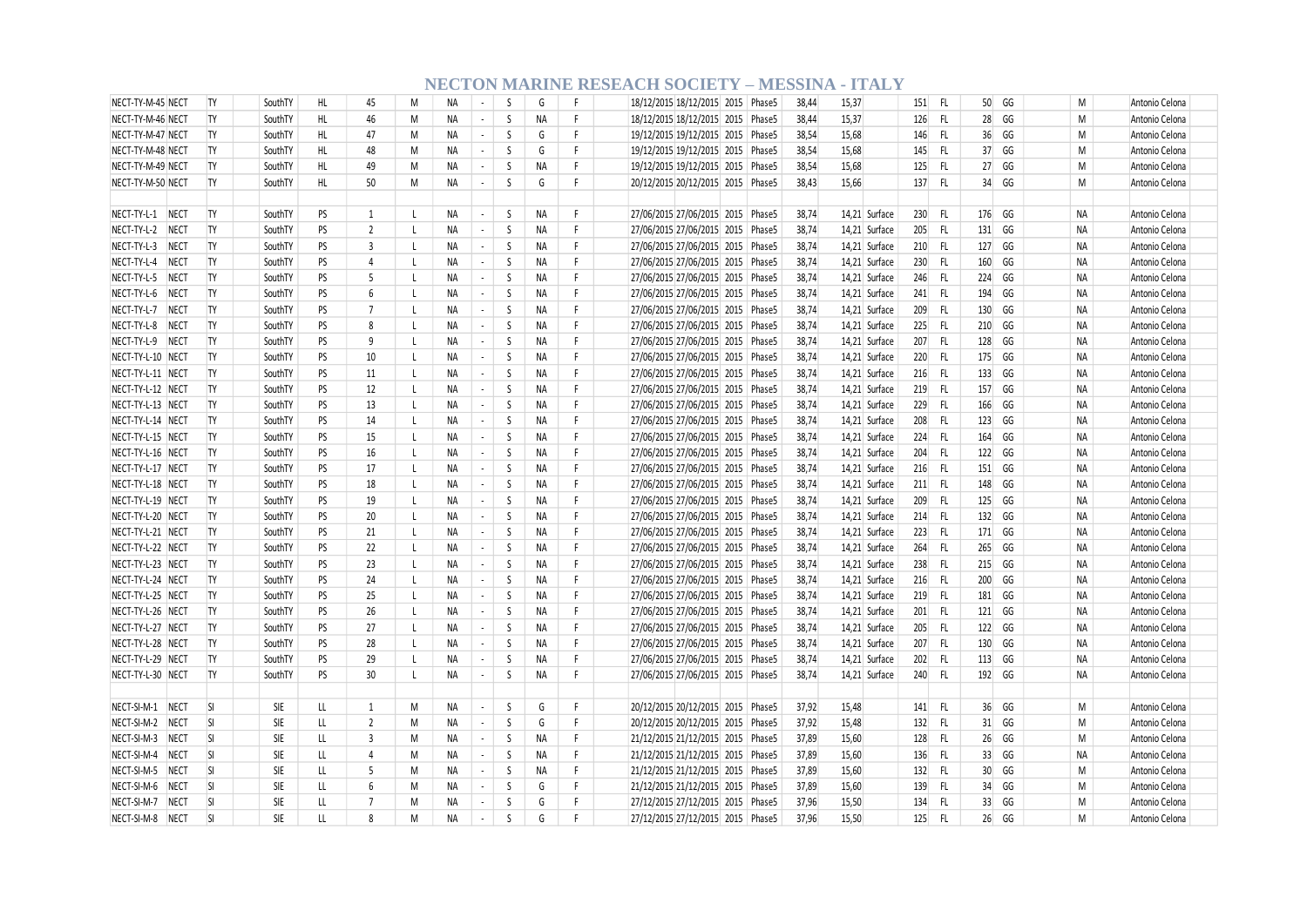| NECT-SI-M-9 NECT           | <b>SI</b>     | SIE        | LL  | 9              | M            | <b>NA</b>       | $\sim$                   | S  | G         | F. | 28/12/2015 28/12/2015 2015 Phase5                                      | 37,90 | 15,52          | 142<br>- FL                | 37 GG    | M            | Antonio Celona |
|----------------------------|---------------|------------|-----|----------------|--------------|-----------------|--------------------------|----|-----------|----|------------------------------------------------------------------------|-------|----------------|----------------------------|----------|--------------|----------------|
| NECT-SI-M-10 NECT          | <sub>SI</sub> | SIE        | LL  | 10             | M            | NA              | $\sim$                   | S  | G         | F. | 28/12/2015 28/12/2015 2015 Phase5                                      | 37,90 | 15,52          | FL.<br>125                 | 27 GG    | M            | Antonio Celona |
| NECT-SI-M-11 NECT          | <sup>SI</sup> | SIE        | LL  | 11             | M            | ΝA              | $\blacksquare$           | S  | G         | F. | 28/12/2015 28/12/2015 2015 Phase5                                      | 37,90 | 15,52          | FL.<br>124                 | 28 GG    | M            | Antonio Celona |
| NECT-SI-M-12 NECT          | <b>SI</b>     | SIE        | LL  | 12             | M            | ΝA              | $\sim$                   | S  | NA        | F. | 28/12/2015 28/12/2015 2015 Phase5                                      | 37,90 | 15,52          | 119<br>-FL                 | 26 GG    | M            | Antonio Celona |
| NECT-SI-M-13 NECT          | $\mathsf{S}$  | <b>SIE</b> | LL  | 13             | M            | <b>NA</b>       | $\sim$                   | S  | G         | F. | 28/12/2015 28/12/2015 2015 Phase5                                      | 37,90 | 15,52          | FL.<br>130                 | 30 GG    | F            | Antonio Celona |
| NECT-SI-M-14 NECT          | <b>SI</b>     | SIE        | LL  | 14             | M            | NA              | $\sim$                   | S  | G         | F. | 28/12/2015 28/12/2015 2015 Phase5                                      | 37,90 | 15,52          | FL.<br>134                 | 36 GG    | F            | Antonio Celona |
| NECT-SI-M-15 NECT          | $\mathsf{S}$  | SIE        | LL  | 15             | M            | <b>NA</b>       | $\sim$                   | S  | G         | F. | 28/12/2015 28/12/2015 2015 Phase5                                      | 37,90 | 15,52          | 138<br>FL.                 | 39<br>GG | F            | Antonio Celona |
| NECT-SI-M-16 NECT          | <sup>SI</sup> | SIE        | LL. | 16             | M            | ΝA              | $\sim$                   | S  | G         | F  | 29/12/2015 29/12/2015 2015 Phase5                                      | 37,89 | 15,73          | - FL<br>132                | 34 GG    | M            | Antonio Celona |
| NECT-SI-M-17 NECT          | $\mathsf{S}$  | <b>SIE</b> | LL  | 17             | M            | <b>NA</b>       | $\sim$                   | S  | G         | F  | 29/12/2015 29/12/2015 2015 Phase5                                      | 37,89 | 15,73          | 152<br>FL.                 | 61 GG    | <b>NA</b>    | Antonio Celona |
| NECT-SI-M-18 NECT          | <sup>SI</sup> | SIE        | LL  | 18             | M            | ΝA              | $\sim$                   | S  | G         | F. | 29/12/2015 29/12/2015 2015 Phase5                                      | 37,89 | 15,73          | $\mathsf{FL}$<br>125       | 27 GG    | <b>NA</b>    | Antonio Celona |
| NECT-SI-M-19 NECT          | <sup>SI</sup> | <b>SIE</b> | LL  | 19             | M            | <b>NA</b>       | $\sim$                   | S  | G         | F. | 29/12/2015 29/12/2015 2015 Phase5                                      | 37,89 | 15,73          | 122<br>- FL                | 23 GG    | <b>NA</b>    | Antonio Celona |
| NECT-SI-M-20 NECT          | $\mathsf{S}$  | SIE        | LL. | 20             | M            | <b>NA</b>       | $\blacksquare$           | S  | G         | F. | 29/12/2015 29/12/2015 2015 Phase5                                      | 37,89 | 15,73          | FL.<br>128                 | 27 GG    | <b>NA</b>    | Antonio Celona |
| NECT-SI-M-21 NECT          | $\mathsf{S}$  | SIE        | LL  | 21             | M            | <b>NA</b>       | $\sim$                   | S. | G         | F. | 29/12/2015 29/12/2015 2015 Phase5                                      | 37,89 | 15,73          | FL<br>124                  | 25 GG    | <b>NA</b>    | Antonio Celona |
| NECT-SI-M-22 NECT          | <b>SI</b>     | SIE        | HL  | 22             | M            | NA              | $\blacksquare$           | S  | G         | F. | 30/12/2015 30/12/2015 2015 Phase5                                      | 37,15 | 16,57          | FL<br>139                  | 37 GG    | M            | Antonio Celona |
| NECT-SI-M-23 NECT          | $\mathsf{S}$  | <b>SIE</b> | HL  | 23             | M            | <b>NA</b>       | $\blacksquare$           | S  | G         | F. | 30/12/2015 30/12/2015 2015 Phase5                                      | 37,15 | 16,57          | FL<br>126                  | 25<br>GG | $\mathsf{F}$ | Antonio Celona |
| NECT-SI-M-24 NECT          | <sup>SI</sup> | SIE        | HL  | 24             | M            | ΝA              | $\blacksquare$           | S  | G         | F  | 30/12/2015 30/12/2015 2015 Phase5                                      | 37,15 | 16,57          | FL.<br>123                 | 26 GG    | M            | Antonio Celona |
| NECT-SI-M-25 NECT          | $\mathsf{S}$  | SIE        | HL  | 25             | M            | <b>NA</b>       | $\sim$                   | S  | G         | F. | 31/12/2015 31/12/2015 2015 Phase5                                      | 37,12 | 16,57          | FL<br>125                  | 32 GG    | M            | Antonio Celona |
| NECT-SI-M-26 NECT          | $\mathsf{S}$  | <b>SIE</b> | HL  | 26             | M            | ΝA              | $\sim$                   | S  | <b>NA</b> | F. | 31/12/2015 31/12/2015 2015 Phase5                                      | 37,12 | 16,57          | FL.<br>125                 | 27 GG    | <b>NA</b>    | Antonio Celona |
| NECT-SI-M-27 NECT          | <sup>SI</sup> | <b>SIE</b> | HL  | 27             | M            | <b>NA</b>       | $\sim$                   | S  | <b>NA</b> | F. | 31/12/2015 31/12/2015 2015 Phase5                                      | 37,12 | 16,57          | FL<br>133                  | 29 GG    | <b>NA</b>    | Antonio Celona |
| NECT-SI-M-28 NECT          | <sup>SI</sup> | SIE        | HL  | 28             | M            | <b>NA</b>       | $\blacksquare$           | S  | G         | F. | 31/12/2015 31/12/2015 2015 Phase5                                      | 37,12 | 16,57          | FL.<br>123                 | 25<br>GG | F            | Antonio Celona |
| NECT-SI-M-29 NECT          | $\mathsf{S}$  | SIE        | HL  | 29             | M            | <b>NA</b>       | $\sim$                   | S  | G         | F. | 31/12/2015 31/12/2015 2015 Phase5                                      | 37,12 | 16,57          | FL.<br>131                 | 33 GG    | $\mathsf{F}$ | Antonio Celona |
| NECT-SI-M-30 NECT          | $\mathsf{S}$  | <b>SIE</b> | HL  | 30             | M            | NA              | $\blacksquare$           | S. | <b>NA</b> | F. | 31/12/2015 31/12/2015 2015 Phase5                                      | 37,12 | 16,57          | FL.<br>127                 | $25$ GG  | M            | Antonio Celona |
| NECT-SI-M-31 NECT          | $\mathsf{S}$  | SIE        | HL  | 31             | M            | <b>NA</b>       | $\sim$                   | S  | G         | F. | 01/01/2016 01/01/2016 2016 Phase5                                      | 36,93 | 16,51          | FL<br>131                  | 32 GG    | $\mathsf{F}$ | Antonio Celona |
| NECT-SI-M-32 NECT          | <sup>SI</sup> | SIE        | HL  | 32             | M            |                 | $\overline{\phantom{a}}$ | S  | G         | F. |                                                                        | 36,93 |                | FL.<br>127                 | 28 GG    | M            | Antonio Celona |
| NECT-SI-M-33 NECT          | $\mathsf{S}$  | SIE        | HL  | 33             | M            | ΝA<br><b>NA</b> | $\sim$                   | S  | G         | F. | 01/01/2016 01/01/2016 2016 Phase5<br>03/01/2016 03/01/2016 2016 Phase5 | 36,95 | 16,51<br>16,54 | 121<br>FL.                 | 25 GG    | M            |                |
|                            | <sup>SI</sup> |            |     |                |              |                 |                          |    |           | F. |                                                                        |       |                |                            |          |              | Antonio Celona |
| NECT-SI-M-34 NECT          | <sup>SI</sup> | <b>SIE</b> | HL  | 34             | M            | NA              | $\blacksquare$           | S  | G         | F. | 04/01/2016 04/01/2016 2016 Phase5                                      | 37,94 | 15,46          | $\mathsf{FL}$<br>121<br>FL | 29 GG    | $\mathsf{F}$ | Antonio Celona |
| NECT-SI-M-35 NECT          |               | SIE        | HL  | 35             | M            | <b>NA</b>       | $\sim$                   | S  | G         |    | 04/01/2016 04/01/2016 2016 Phase5                                      | 37,94 | 15,46          | 123                        | 25<br>GG | M            | Antonio Celona |
| NECT-SI-M-36 NECT          | <sup>SI</sup> | <b>SIE</b> | HL  | 36             | M            | <b>NA</b>       | $\sim$                   | S  | <b>NA</b> | F. | 05/01/2016 05/01/2016 2016 Phase5                                      | 37,98 | 15,50          | FL.<br>125                 | 28<br>GG | <b>NA</b>    | Antonio Celona |
| NECT-SI-M-37 NECT          | $\mathsf{S}$  | SIE        | HL  | 37             | M            | <b>NA</b>       | $\sim$                   | S  | NA        | F. | 05/01/2016 05/01/2016 2016 Phase5                                      | 37,98 | 15,50          | FL<br>133                  | 31 GG    | <b>NA</b>    | Antonio Celona |
| NECT-SI-M-38 NECT          | $\mathsf{S}$  | SIE        | HL  | 38             | M            | NA              | $\blacksquare$           | S. | NA        | F. | 05/01/2016 05/01/2016 2016 Phase5                                      | 37,98 | 15,50          | FL<br>124                  | 25 GG    | <b>NA</b>    | Antonio Celona |
| NECT-SI-M-39 NECT          | <b>SI</b>     | SIE        | HL  | 39             | M            | <b>NA</b>       | $\sim$                   | S  | G         | F. | 05/01/2016 05/01/2016 2016 Phase5                                      | 37,98 | 15,50          | FL.<br>139                 | GG<br>38 | F            | Antonio Celona |
| NECT-SI-M-40 NECT          | <sup>SI</sup> | <b>SIE</b> | HL  | 40             | M            | <b>NA</b>       | $\sim$                   | S  | G         | F. | 05/01/2016 05/01/2016 2016 Phase5                                      | 37,98 | 15,50          | FL.<br>122                 | 26 GG    | $\mathsf{F}$ | Antonio Celona |
| NECT-SI-M-41 NECT          | $\mathsf{S}$  | SIE        | HL  | 41             | M            | <b>NA</b>       | $\sim$                   | S  | G         | F. | 05/01/2016 05/01/2016 2016 Phase5                                      | 37,98 | 15,50          | FL.<br>123                 | 25 GG    | M            | Antonio Celona |
| NECT-SI-M-42 NECT          | <sup>SI</sup> | <b>SIE</b> | HL  | 42             | M            | <b>NA</b>       | $\omega$                 | S  | G         | F. | 06/01/2016 06/01/2016 2016 Phase5                                      | 36,13 | 16,55          | $\mathsf{FL}$<br>119       | 25 GG    | M            | Antonio Celona |
| NECT-SI-M-43 NECT          | <b>SI</b>     | SIE        | HL  | 43             | M            | <b>NA</b>       | $\sim$                   | S  | G         | F. | 06/01/2016 06/01/2016 2016 Phase5                                      | 36,13 | 16,55          | FL.<br>114                 | 25<br>GG | M            | Antonio Celona |
| NECT-SI-M-44 NECT          | $\mathsf{S}$  | SIE        | HL  | 44             | M            | <b>NA</b>       | $\blacksquare$           | S  | G         | F. | 06/01/2016 06/01/2016 2016 Phase5                                      | 36,13 | 16,55          | FL.<br>143                 | 41 GG    | F.           | Antonio Celona |
| NECT-SI-M-45 NECT          | <sup>SI</sup> | SIE        | HL  | 45             | M            | ΝA              | $\sim$                   | S  | G         | F. | 09/01/2016 09/01/2016 2016 Phase5                                      | 36,14 | 16,57          | 125<br>FL.                 | 27 GG    | F.           | Antonio Celona |
| NECT-SI-M-46 NECT          | $\mathsf{S}$  | SIE        | HL  | 46             | M            | NA              | $\sim$                   | S  | G         | F. | 09/01/2016 09/01/2016 2016 Phase5                                      | 36,14 | 16,57          | FL.<br>118                 | 25 GG    | M            | Antonio Celona |
| NECT-SI-M-47 NECT          | <sub>SI</sub> | SIE        | HL  | 47             | M            | ΝA              | $\sim$                   | S  | G         | F. | 09/01/2016 09/01/2016 2016 Phase5                                      | 36,14 | 16,57          | FL.<br>123                 | 26<br>GG | F            | Antonio Celona |
| NECT-SI-M-48 NECT          | <sup>SI</sup> | SIE        | HL  | 48             | M            | ΝA              | $\blacksquare$           | S  | NA        | F. | 23/01/2016 23/01/2016 2016 Phase5                                      | 37,20 | 16,59          | FL.<br>126                 | 24<br>GG | <b>NA</b>    | Antonio Celona |
| NECT-SI-M-49 NECT          | <b>SI</b>     | SIE        | HL  | 49             | M            | ΝA              | $\sim$                   | S  | G         | F  | 24/01/2016 24/01/2016 2016 Phase5                                      | 38,17 | 15,60          | 128<br>-FL                 | 27 GG    | M            | Antonio Celona |
| NECT-SI-M-50 NECT          | <b>SI</b>     | <b>SIE</b> | HL  | 50             | M            | ΝA              | $\sim$                   | S  | <b>NA</b> | F. | 24/01/2016 24/01/2016 2016 Phase5                                      | 38,17 | 15,60          | - FL<br>125                | $25$ GG  | <b>NA</b>    | Antonio Celona |
|                            |               |            |     |                |              |                 |                          |    |           |    |                                                                        |       |                |                            |          |              |                |
| NECT-SI-L-1<br><b>NECT</b> | $\mathsf{S}$  | SIE        | PS  | 1              | -L           | NA              | $\blacksquare$           | S  | NA        | F. | 21/06/2015 21/06/2015 2015 Phase5                                      | 36,44 | 16,64 Surface  | 227<br>FL                  | 208 GG   | <b>NA</b>    | Antonio Celona |
| NECT-SI-L-2<br><b>NECT</b> | <sup>SI</sup> | SIE        | PS  | $\overline{2}$ | -L           | <b>NA</b>       | $\sim$                   | S  | NA        | F. | 21/06/2015 21/06/2015 2015 Phase5                                      | 36,44 | 16,64 Surface  | 228<br>- FL                | 202 GG   | <b>NA</b>    | Antonio Celona |
| NECT-SI-L-3<br><b>NECT</b> | SI            | <b>SIE</b> | PS  | $\overline{3}$ | $\mathbf{I}$ | <b>NA</b>       | $\sim$                   | S  | <b>NA</b> | F. | 21/06/2015 21/06/2015 2015 Phase5                                      | 36.44 | 16.64 Surface  | 231<br>- FL                | 229 GG   | <b>NA</b>    | Antonio Celona |